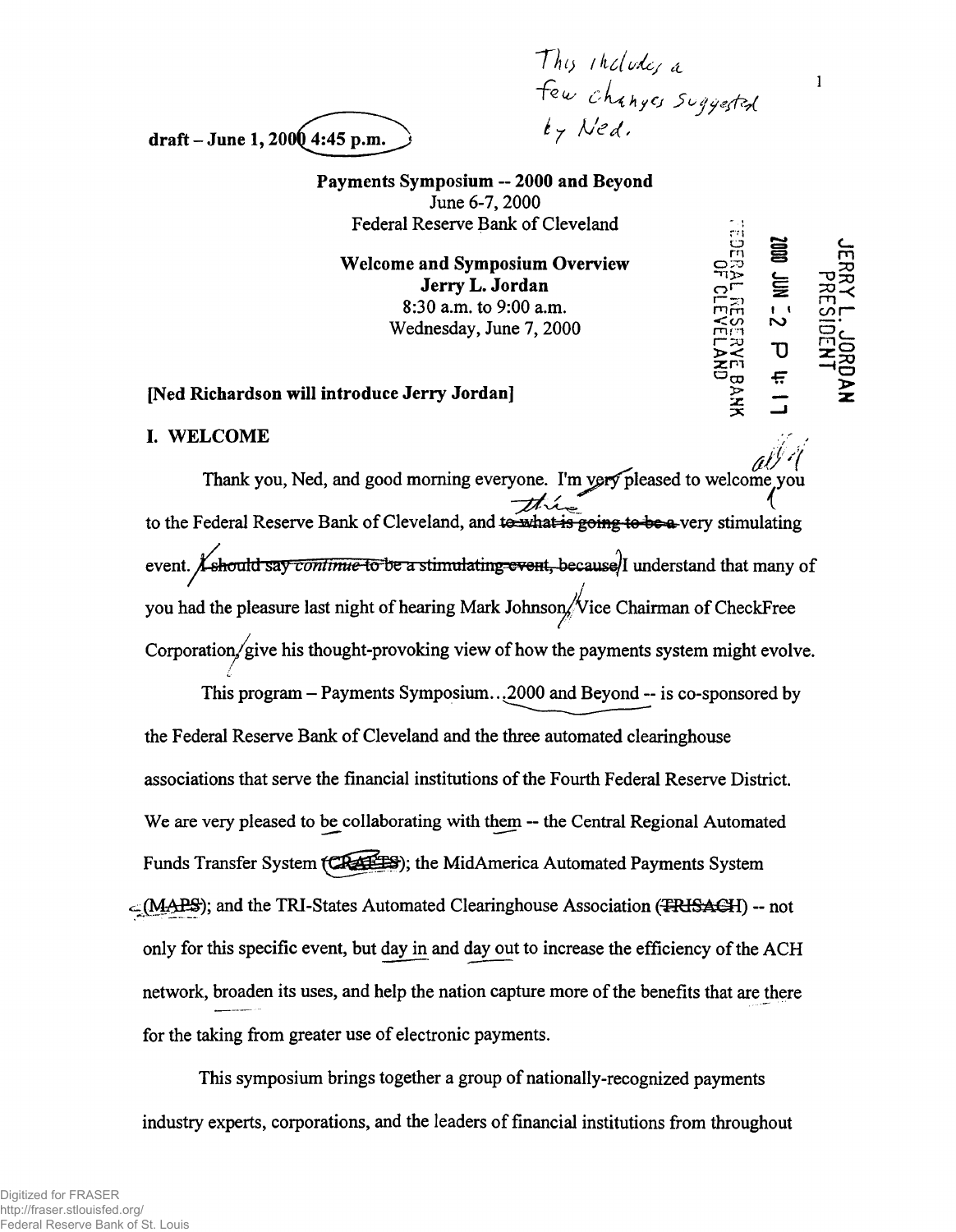**this Federal Reserve District, dialogue;**

 $\rightarrow$ **And, on behalf of my colleagues in the Federal Reserve Bank of Cleveland, I want to thank you for being our customers. We appreciate your business, and you can rest assured that we will continue to work hard to meet your needs and provide excellent customer service.**

# **H. THE FRBC'S MISSION, GOALS, AND FOCUS ON CHANGE AND MARKETPLACE EFFICIENCIES**

**Let me turn now to the Federal Reserve's goal and role in the ongoing evolution of the retail payments system. The overall mission of the Federal Reserve Bank of Cleveland is "To enable the economy to achieve maximum sustainable growth...." We contribute to economic growth and efficiency in three broad ways. First, our monetary policy activities contribute to that goal by focusing on "preserving the purchasing power of the dollar." Second, our work in banking supervision and regulation contributes to efficiency and growth by "promoting a strong financial system." And third, our payments system activities are aimed at "providing efficient and innovative payment** solutions to financial institutions, the U.S. Treasury/and the public."

**I want to focus my remarks on a portion of that third area of activity, specifically,** *r* **/** *-y* on the Cleveland Fed's activities and philosophy about the retail payments system. What explaining and **is the Cleveland Fed doing to innovate and to facilitate change in the retail payments** system that will lead to greater efficiencies? And what role should marketplace forces **play in bringing about those changes and efficiencies?**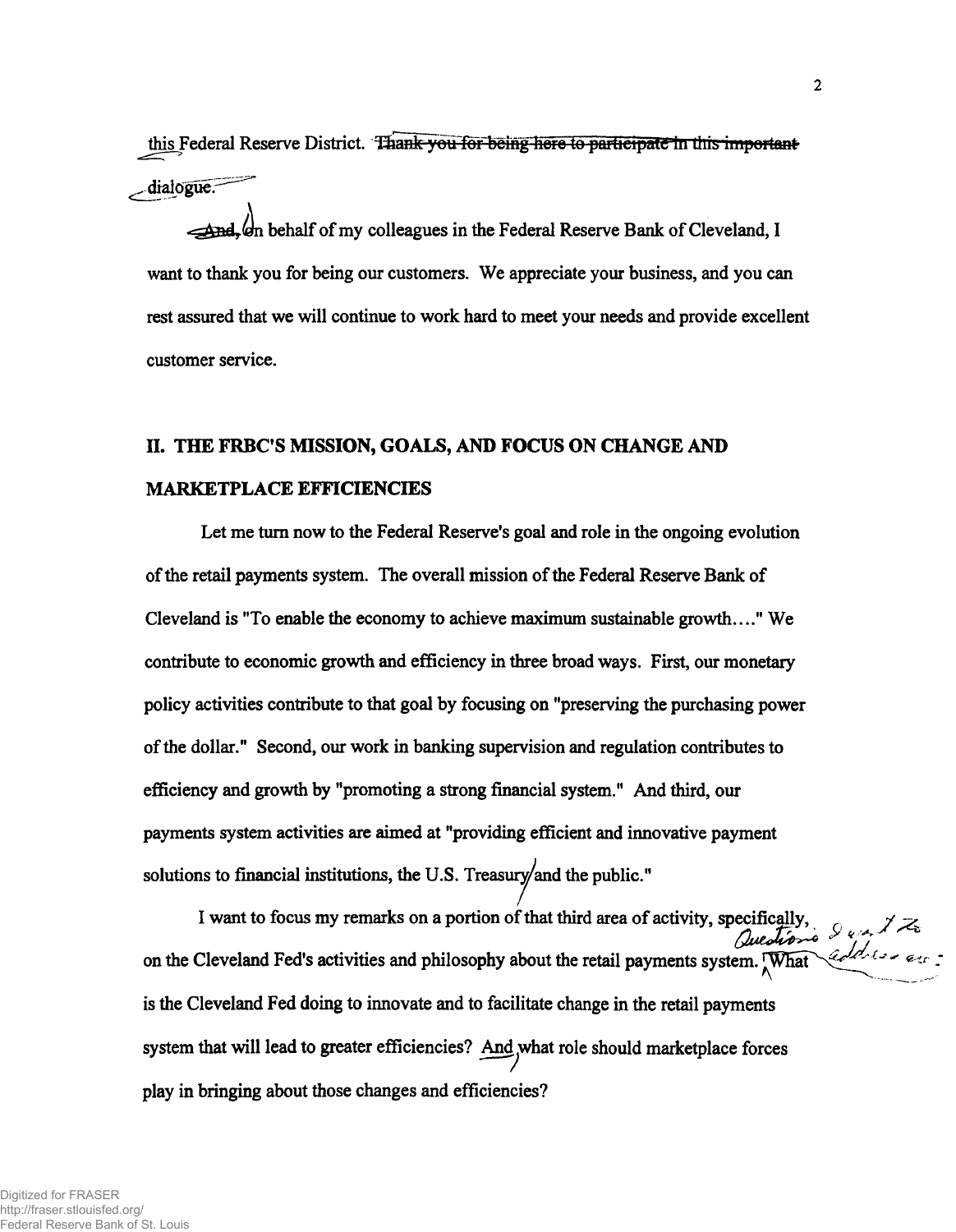I'm sure that all of us here agree that having an efficient and reliable payments system is extremely important for ongoing prosperity. Each of you, in your own organization, is working to provide your customers with payments services that are convenient, reliable, and as low-cost as possible. Similarly, our Bank is active on many fronts to improve the retail payments system.

For example, the Cleveland Fed, in collaboration with the Atlanta Fed, is leading the Retail Payments Product Office for the Federal Reserve System. The purpose of that Office is to coordinate the activities of the twelve Reserve Banks so that our product development activities are more efficient and so that we can provide uniform and seamless service to financial institutions that operate across district boundaries.

 $\overrightarrow{AC}$ <br>For mother example, we have an electronic bill presentment and payment initiative. It proposes to greatly expand the role of the ACH and community banks as the conduit for delivering billing information and payments between billers and consumers. When this idea was discussed last month at a meeting of our Community Bank Advisory Council, we found there was a lot of interest in pursuing such a joint approach. You will hear much more about electronic bill presentment and payment during this symposium.

In addition, the Cleveland Fed has taken a major leadership role in the Federal Reserve System's check modernization project. Although electronic payments are on the ascendancy, we know that the use of paper checks is still growing and that paper is going to be with us for many years to come. So, while we continue to vigorously promote electronic payments, we are also initiating this four-pronged, multi-year effort to modernize several aspects of the paper check system. You will have the opportunity to learn much more about this major initiative from Sandy Pianalto later today.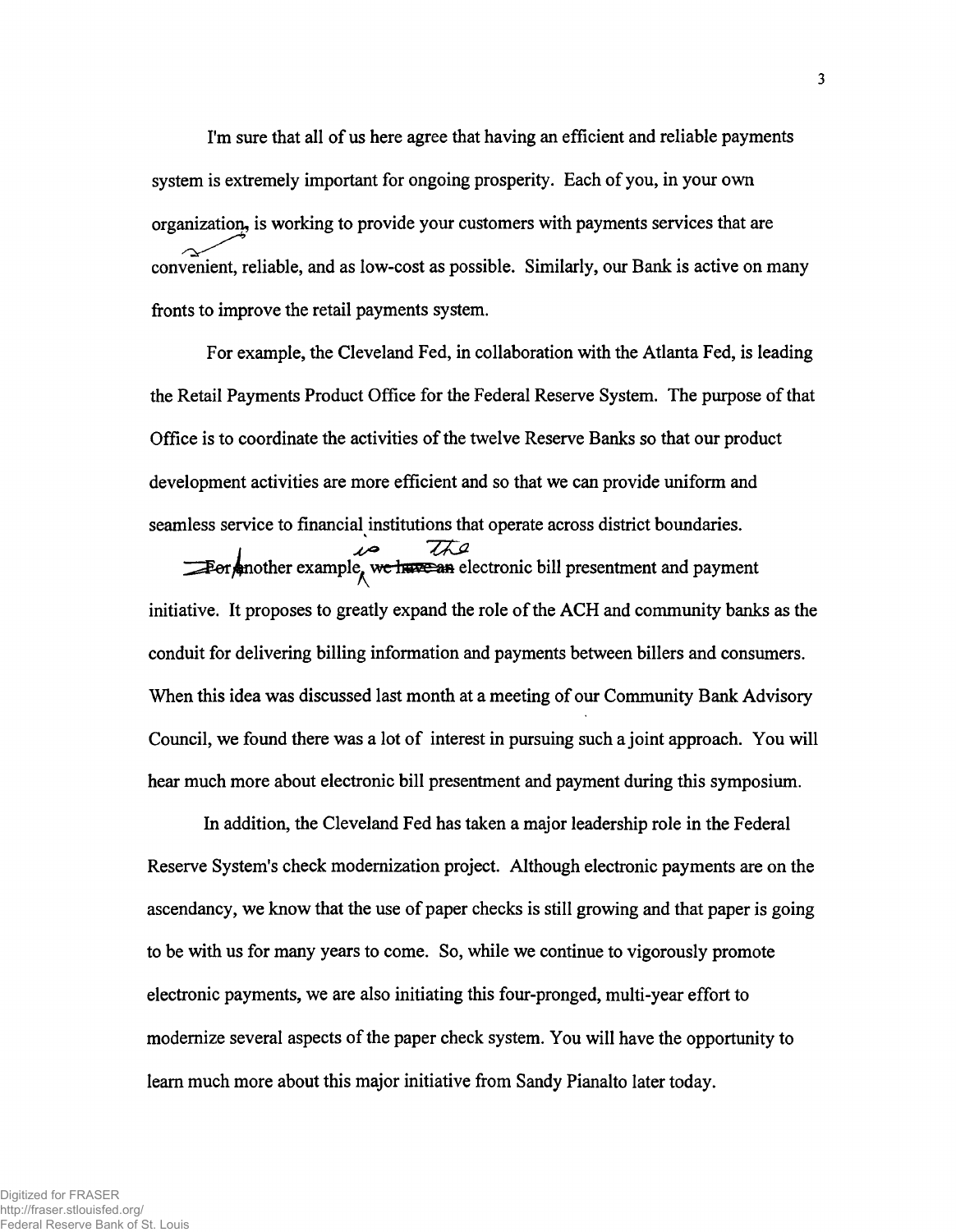A little over three years ago, the Cleveland Fed had a major leadership position in a national study on the appropriate future role of the Federal Reserve in the payments mechanism. We were instrumental in managing the Rivlin Committee's fundamental review of the payments services the Federal Reserve provides to depository institutions.

That study reached two general conclusions: First, the Federal Reserve should remain a provider of both check collection and ACH services with the explicit goal of enhancing the efficiency, effectiveness, and convenience of both systems, while ensuring access for all depository institutions. Second, the Federal Reserve should work closely and collaboratively with providers and users of retail payment systems to enhance the efficiency of check and ACH services, and to help evolve strategies for moving to the next generation of payment instruments.

In creating the Federal Reserve System, Congress made the Reserve Banks a part of the private banking sector, in contrast to the Federal Reserve Board of Governors in Washington which is a federal government agency. This arrangement is unique; other central banks around the world are government banks, and in many countries, the commercial banks themselves are government banks. The private nature of the twelve ochr PUV) Reserve Banks is apparent in the facts that each has its own stockholders, its own board *o sjl ] n* of directors, and  $\hat{\beta}$  self-supporting, receiving no appropriations from Congress.

A key role of a Reserve Bank is to provide financial services in collaboration with depository institutions. Throughout the 86 years since the Reserve Banks were incorporated and opened for business, the specific nature of these services and collaborations has varied as the payments system has evolved. For example, Reserve Banks played a very active role in the establishment of the ACH network, but practically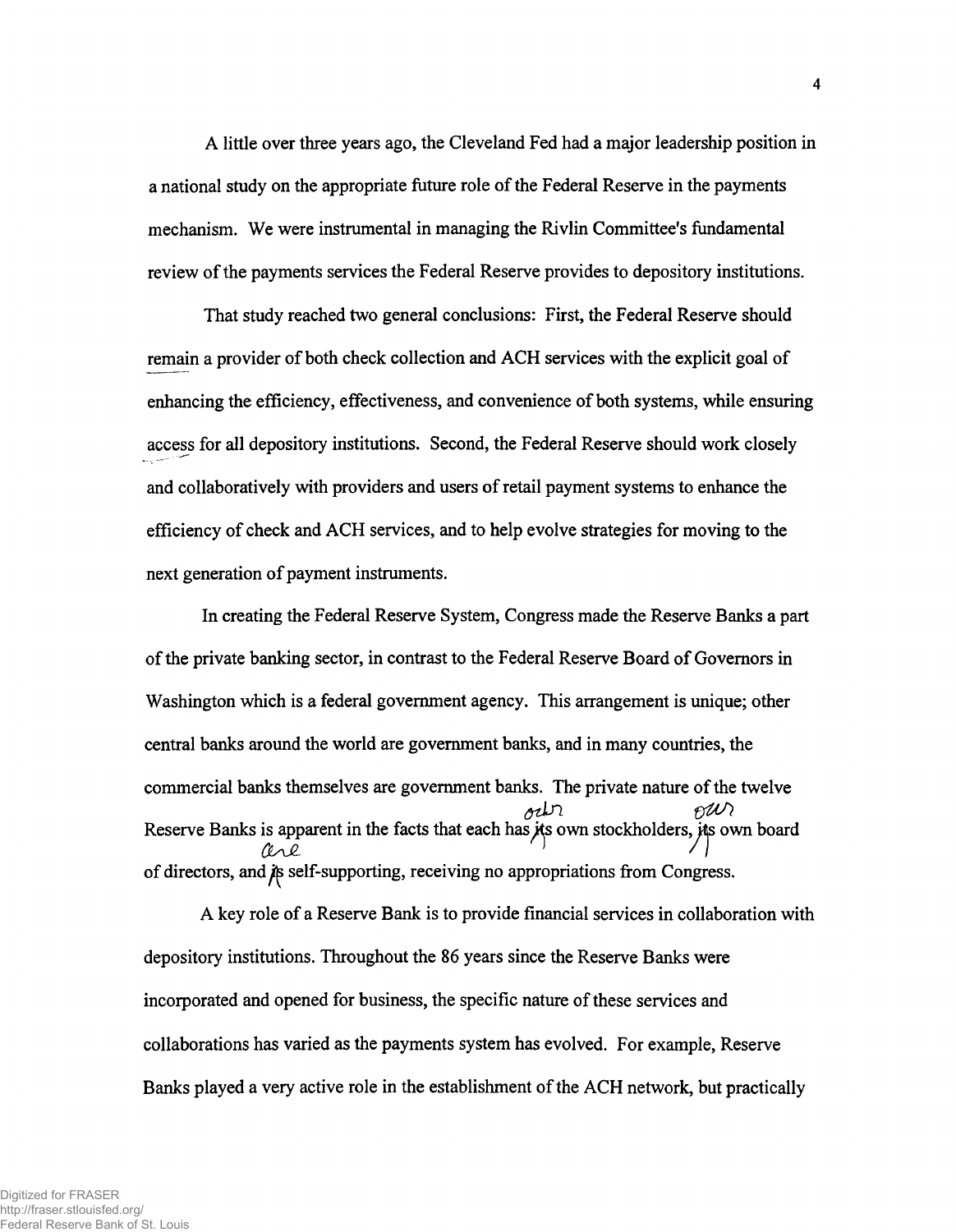no role in the development of credit cards. He is elear that the vast-majority-of depository institutions want the Reserve-Banks to continue to be active participants, collaborators. **\timeshim{innparators4n+the-retail payments system.** 

**Regarding the development of thenext generation of payments instruments, we believe that the private sector, that is, the Reserve Banks, depository institutions, and** other financial and non financial firms, will be the source of that development. The **Example 3** Figure 3 and the other parts of the private sector, through collaboration and *Competition, will be the wellspring of the innovations that yield increases in convenience,* **reliability, confidence and efficiency in retail payments.**

**Ultimately, it is consumers who will decide which payment methods will be popular in the future and how quickly these alternatives will be adopted. It is not the Federal Reserve's role to dictate or mandate payment alternatives. Rather, the Fed wants to be a facilitator and enabler as firms apply their ingenuity and business judgement to developing better payment alternatives that consumers will embrace. In addition, individual Reserve Banks will continue to develop new products and services for our depository institution customers. And, rather than mandate that our new products be used, we want our innovations to be judged in the marketplace on their benefits and prices.**

**Of course, providers of retail payment services face several significant challenges in gaining widespread acceptance for emerging retail payment methods. Uncertainty about the future direction of technology, multiple and competing ventures to introduce new electronic payment methods, and inter-operability problems have made many depository institutions reluctant to embrace these new payment methods. In addition,**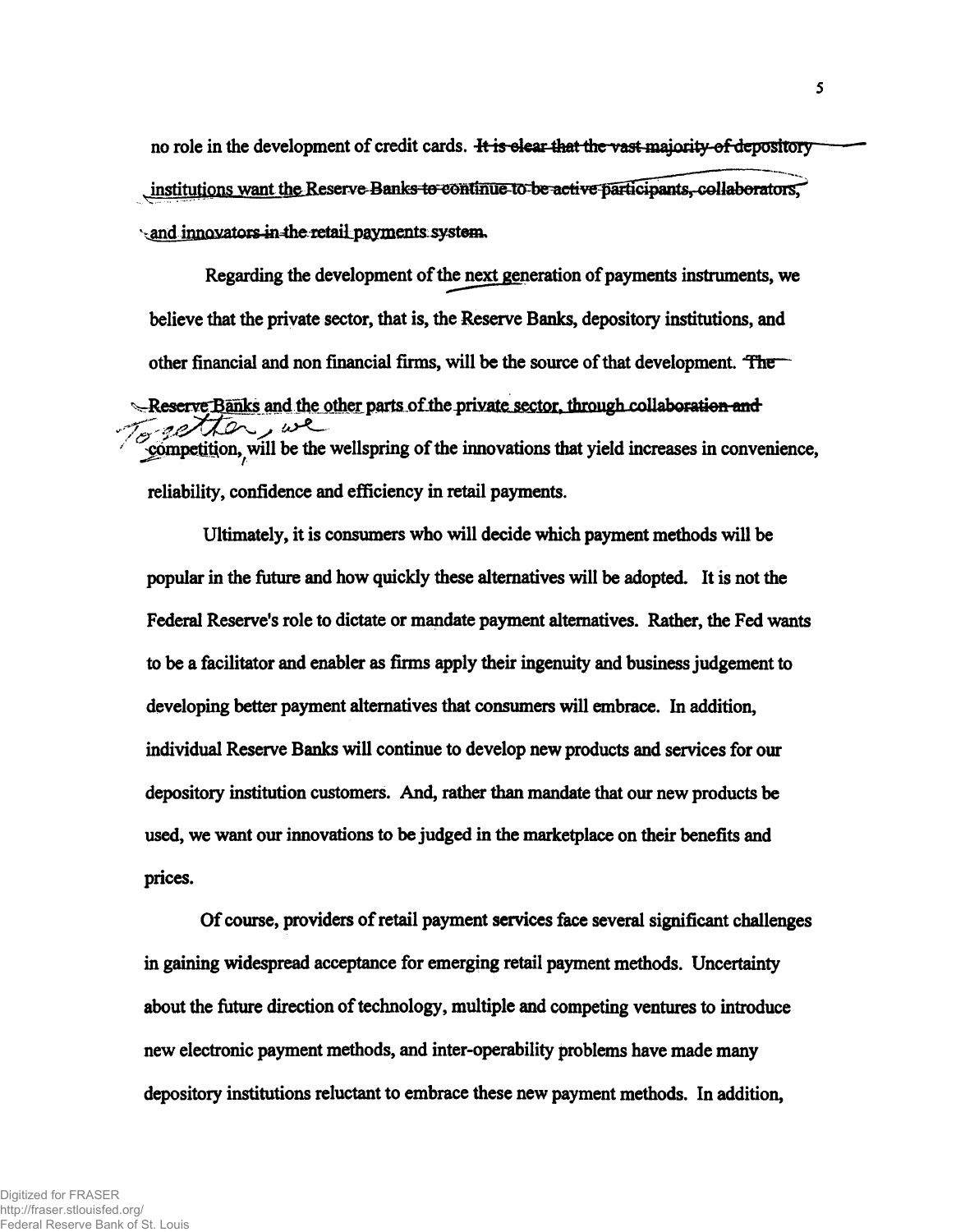there is uncertainty among consumers and businesses regarding the risks and liabilities associated with any new payment method.

Check, cash, direct deposit, ATMs, credit cards, and debit cards all have a supporting infrastructure comprised of technical standards, protocols, and legal rights and responsibilities that are clearly stated and understood. Before innovative new payment methods can gain widespread consumer acceptance, appropriate standards and protocols must be agreed upon, legal rights and responsibilities established and clarified, and any inadvertent legal and regulatory barriers removed.

We see one of our roles at the Federal Reserve as helping the financial services industry resolve many of these issues. The Fed wants to foster cooperation and information-sharing directed toward finding solutions to the challenges and impediments that can hamper the transition to a more efficient payments system. The Fed also wants to facilitate cooperation that is geared toward educating consumers about new payments media.

One focal point for this effort is the Fed's Payments System Development Committee, which was established recently as a follow-on to the Rivlin Committee. Cochaired by Federal Reserve Governor Roger Ferguson and Boston Fed President Cathy Minehan, the Committee is focusing on medium- and long-term public policy issues surrounding the development of the retail payments system. Their mandate is to identify barriers to future development of the payments system, and to recommend solutions to the Board of Governors and other authorities.

This year, the Payments System Development Committee is focusing on three related items:  $^{(1)}$ ) identifying barriers to greater use of electronic technologies to collect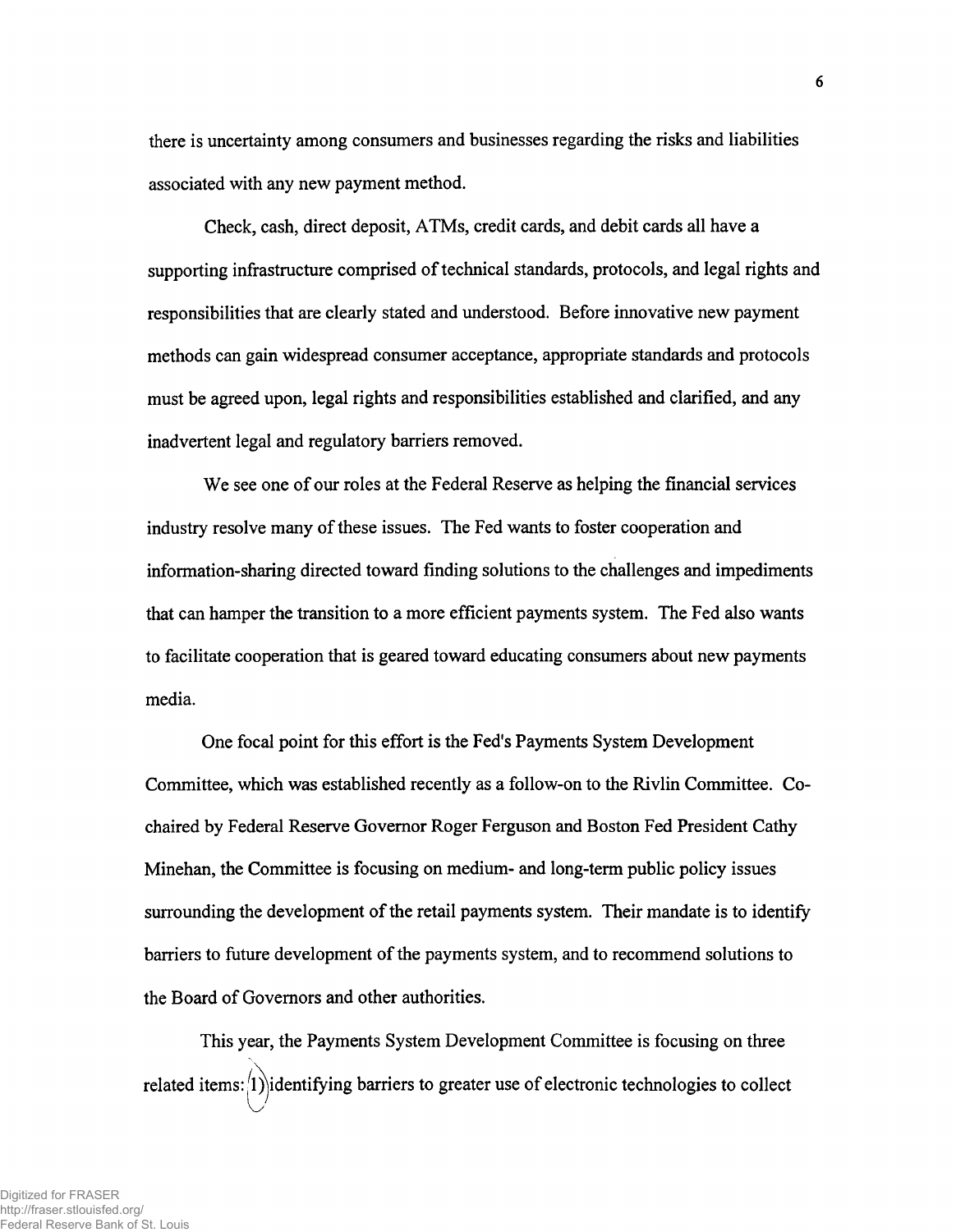**checks; 2) assessing gaps in standards that may be inhibiting payments system innovation; and 3) reviewing the legal underpinnings for converting checks to electronic payments.**

**Next, I want to say a few words about the Cleveland Fed's Vision, which is to become "the best example of a private enterprise serving the public interest" Our Vision has three aspects. First, we want to be an effective leader and change agent in areas of the financial industry where we add value. Most of our activities that I have been describing fall into that category.**

**Second, we strive to conduct our payments system activities efficiently, while charging prices that cover costs and return a reasonable profit. Over the last several years, we have been changing our mind-set from that of a government bureacracy to that of a business that must continuously strive for greater efficiency. And, we have made great progress in doing more with less, faster, and more reliably. We have moved from well back in the pack to being first or second every year among the twelve Reserve Banks in terms of cost efficiency.**

**The third aspect of our Vision is that we work to develop business processes that are aligned with our corporate goals and that support the needs of the financial institutions that are our customers. Improving customer service is a primary focus. For example, we have four user groups, one at each of our offices, that meet twice a year. In those meetings, we seek to learn such things as how our customer service can be improved and what our customers think about emerging technologies, and discuss topics of industry interest, such as check fraud.**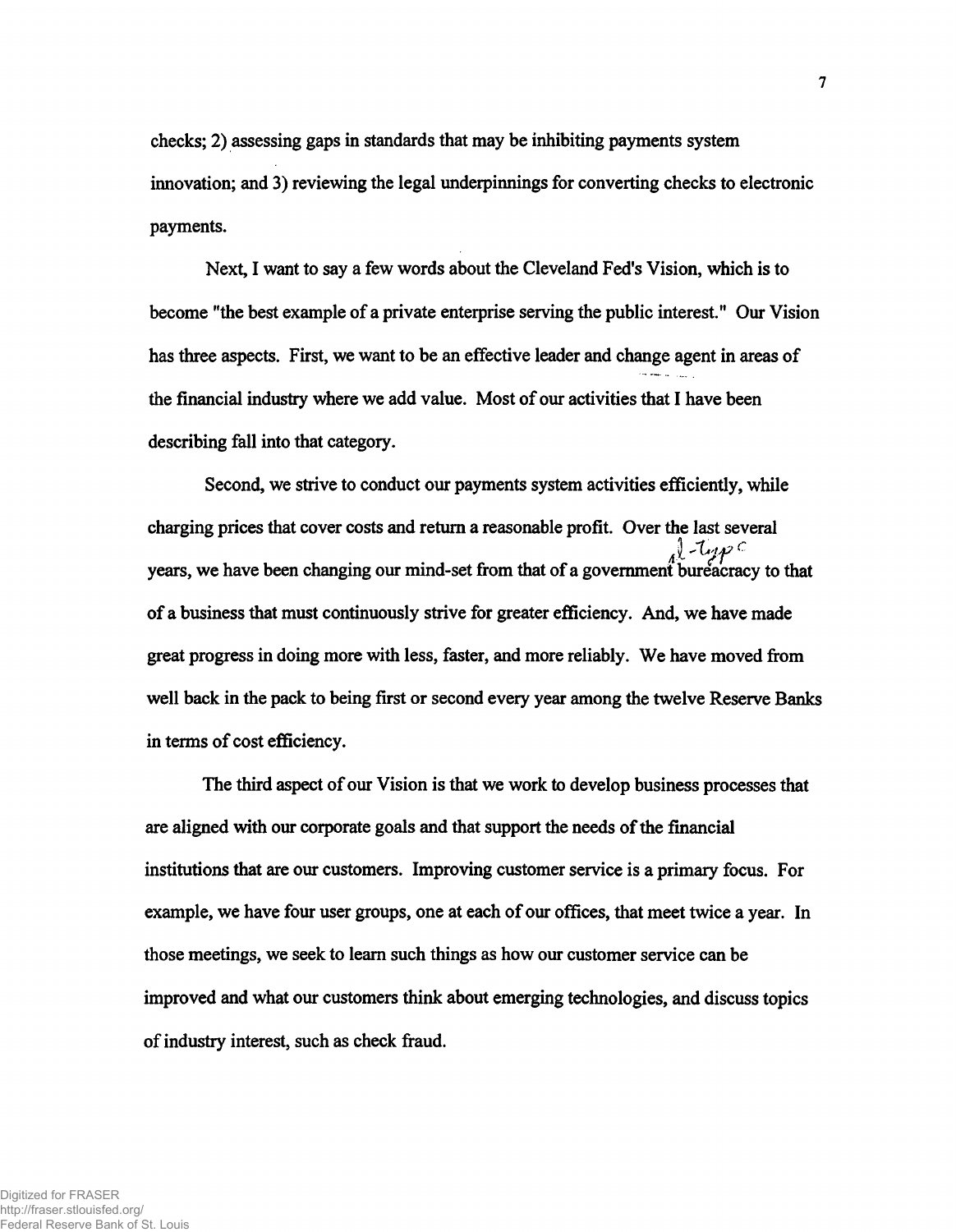#### **in. SYMPOSIUM OVERVIEW**

Let me turn now to this Payments Symposium...2000 and Beyond, which is part of our effort to be an effective leader and change agent. **Those of you who know me** .— **>' 4aiow that I believe fervently that markets and free enterprise comprise the best route to** prosperity. But more, much more, is needed to achieve prosperity than just the freedoms to go into business, to buy in markets, and to sell in markets. Crucially important to prosperity is a spirit of cooperation and myrical assistance. That spirit is what animates what we - all of us -- are doing here today. We are all here voluntarily, to reason together and to learn  $\frac{2}{50}$  each other, so that we and our customers and all of society can have a **petail payments system that is more convenient, more reliable, and more efficient**.

**Today's symposium provides a smorgasbord of ideas, information, and topics for** discussion. Included are sessions focused on payments industry trends and what you can expect from the Federal Reserve *Colivari*; the evolution of electronic payments *j*  $\frac{1}{2}$  **[Simmons]**; the needs of ACH customers  $\frac{1}{2}$  **Purns]**; an Ohio community bank's successful conversion to imaging **Ruilieus**; the collaboration between the Minneapolis Fed and some Ninth District banks on electronic presentment image check **H-mhoeferi**; a software vendor's perspective on electronic bill presentment and payment **[Kudes**]; a panel of billers' views on that same topic**/[panel-discursion]**; and the Fed's check modernization **project fPianafto].**

**The symposium will conclude with a give-and-take wrap-up session that epitomizes the cooperative spirit and multi-sector involvement that are crucial for the successful evolution of the payments system.**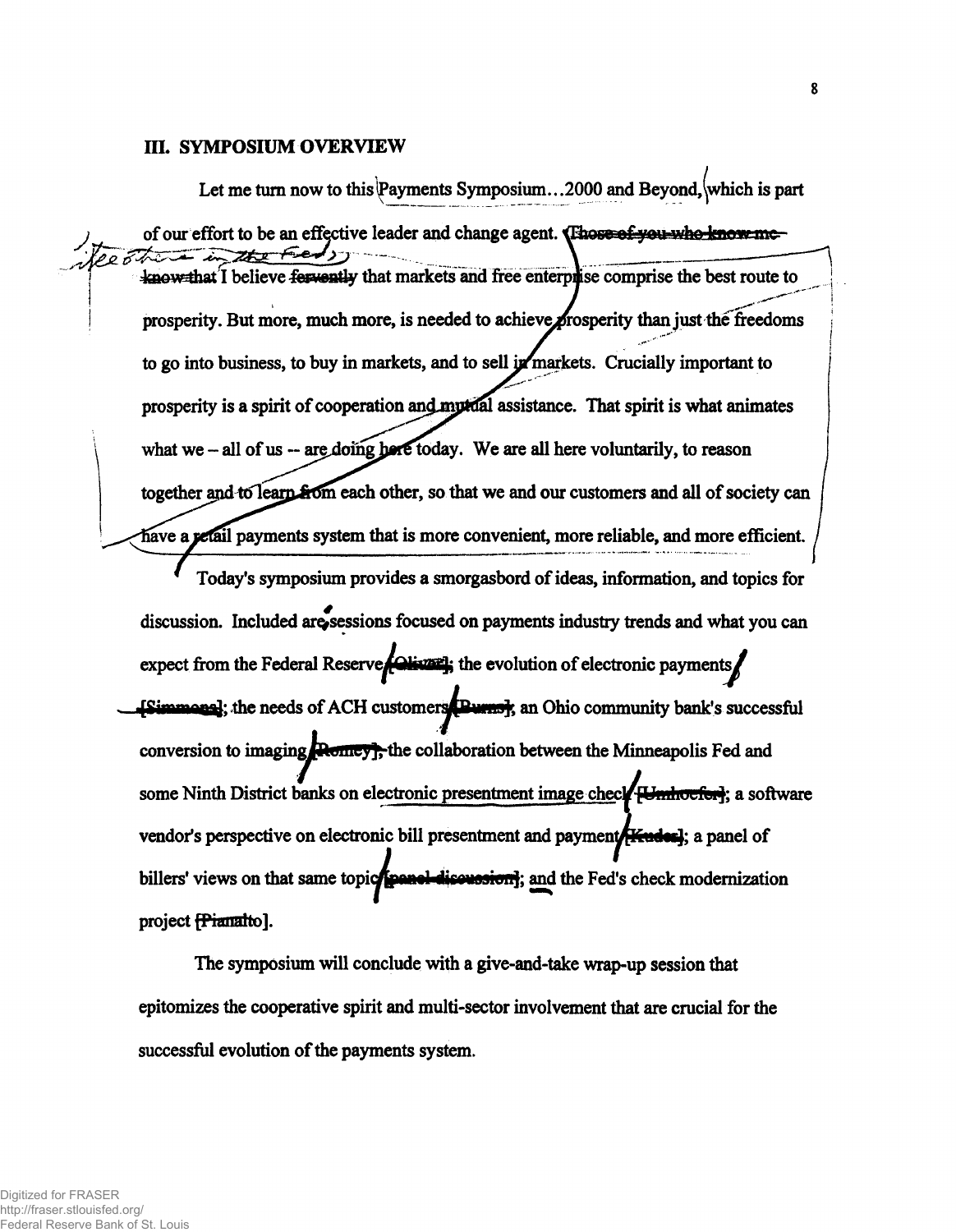### **IV. CONCLUDING COMMENTS**

Before I conclude my remarks, I'm going to take advantage of this opportunity  $\frac{1}{2}$ extending two invitations. First, I hope that those of you who haven't visited this Federal Reserve Bank in the last two years will take advantage of the opportunity to tour our facility after this symposium ends. This building in which we are meeting, which was constructed in 1923<sub> $\pi$ </sub>is listed in the National Register of Historic Places. It is indeed an architectural treasure of which we are extremely proud.

Two years ago, on the building's  $75<sup>th</sup>$  anniversary, we celebrated the completion of a multi-year renovation and modernization of the entire structure and all of its internal utilities. Perhaps more important is that all of the building's architectural and artistic treasures were thoroughly restored to their original condition. At the same time, we constructed next door a state-of -the-art operations center where we conduct our check, currency, and electronic payments activities.

We are extremely proud of both facilities and we enjoy showing them off, especially to you, our primary constituents. If you go on the tour, you will understand that our pride is well-founded.

My second invitation is to you and your boards of directors. I want you to know that you are most welcome to bring your directors here for a board meeting. You can use our board room for your meeting, have a luncheon in our executive dining room and, if you want, have a presentation by one of our economists. And of course, we would be delighted to give your directors a tour of our facility.

And now to conclude, I want to reiterate that we value you as customers, we appreciate your business, and we thank you for participating in this symposium. I